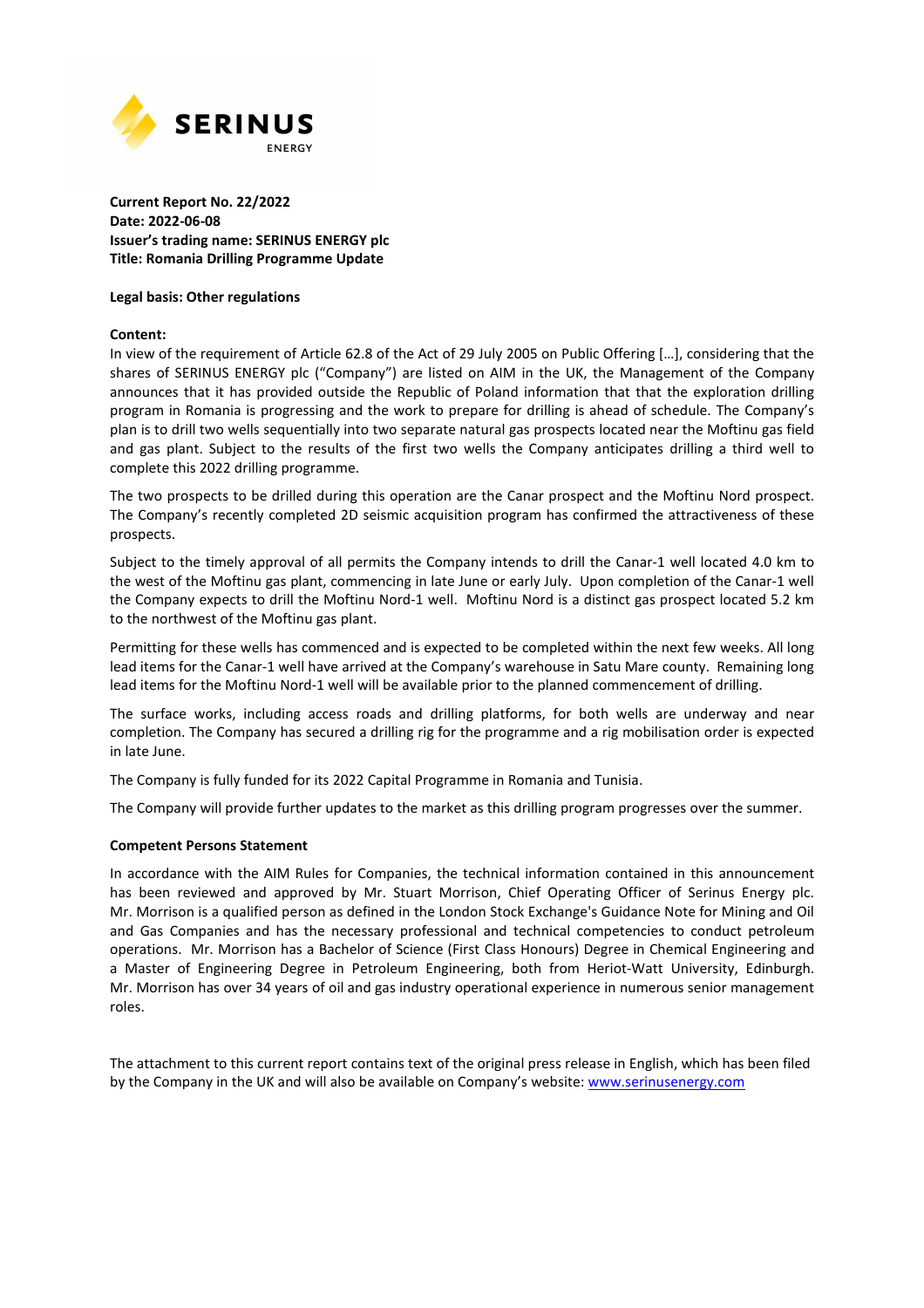

08 June 2022

Press Release

# Romania Drilling Programme Update

**Jersey, Channel Islands, 08 June 2022** -- Serinus Energy plc ("**Serinus**" or the "**Company**") (AIM:SENX, WSE:SEN) is pleased to announce that the exploration drilling program in Romania is progressing and the work to prepare for drilling is ahead of schedule. The Company's plan is to drill two wells sequentially into two separate natural gas prospects located near the Moftinu gas field and gas plant. Subject to the results of the first two wells the Company anticipates drilling a third well to complete this 2022 drilling programme.

The two prospects to be drilled during this operation are the Canar prospect and the Moftinu Nord prospect. The Company's recently completed 2D seismic acquisition program has confirmed the attractiveness of these prospects.

Subject to the timely approval of all permits the Company intends to drill the Canar-1 well located 4.0 km to the west of the Moftinu gas plant, commencing in late June or early July. Upon completion of the Canar-1 well the Company expects to drill the Moftinu Nord-1 well. Moftinu Nord is a distinct gas prospect located 5.2 km to the northwest of the Moftinu gas plant.

Permitting for these wells has commenced and is expected to be completed within the next few weeks. All long lead items for the Canar-1 well have arrived at the Company's warehouse in Satu Mare county. Remaining long lead items for the Moftinu Nord-1 well will be available prior to the planned commencement of drilling.

The surface works, including access roads and drilling platforms, for both wells are underway and near completion. The Company has secured a drilling rig for the programme and a rig mobilisation order is expected in late June.

The Company is fully funded for its 2022 Capital Programme in Romania and Tunisia.

The Company will provide further updates to the market as this drilling program progresses over the summer.

# **Competent Persons Statement**

.

In accordance with the AIM Rules for Companies, the technical information contained in this announcement has been reviewed and approved by Mr. Stuart Morrison, Chief Operating Officer of Serinus Energy plc. Mr. Morrison is a qualified person as defined in the London Stock Exchange's Guidance Note for Mining and Oil and Gas Companies and has the necessary professional and technical competencies to conduct petroleum operations. Mr. Morrison has a Bachelor of Science (First Class Honours) Degree in Chemical Engineering and a Master of Engineering Degree in Petroleum